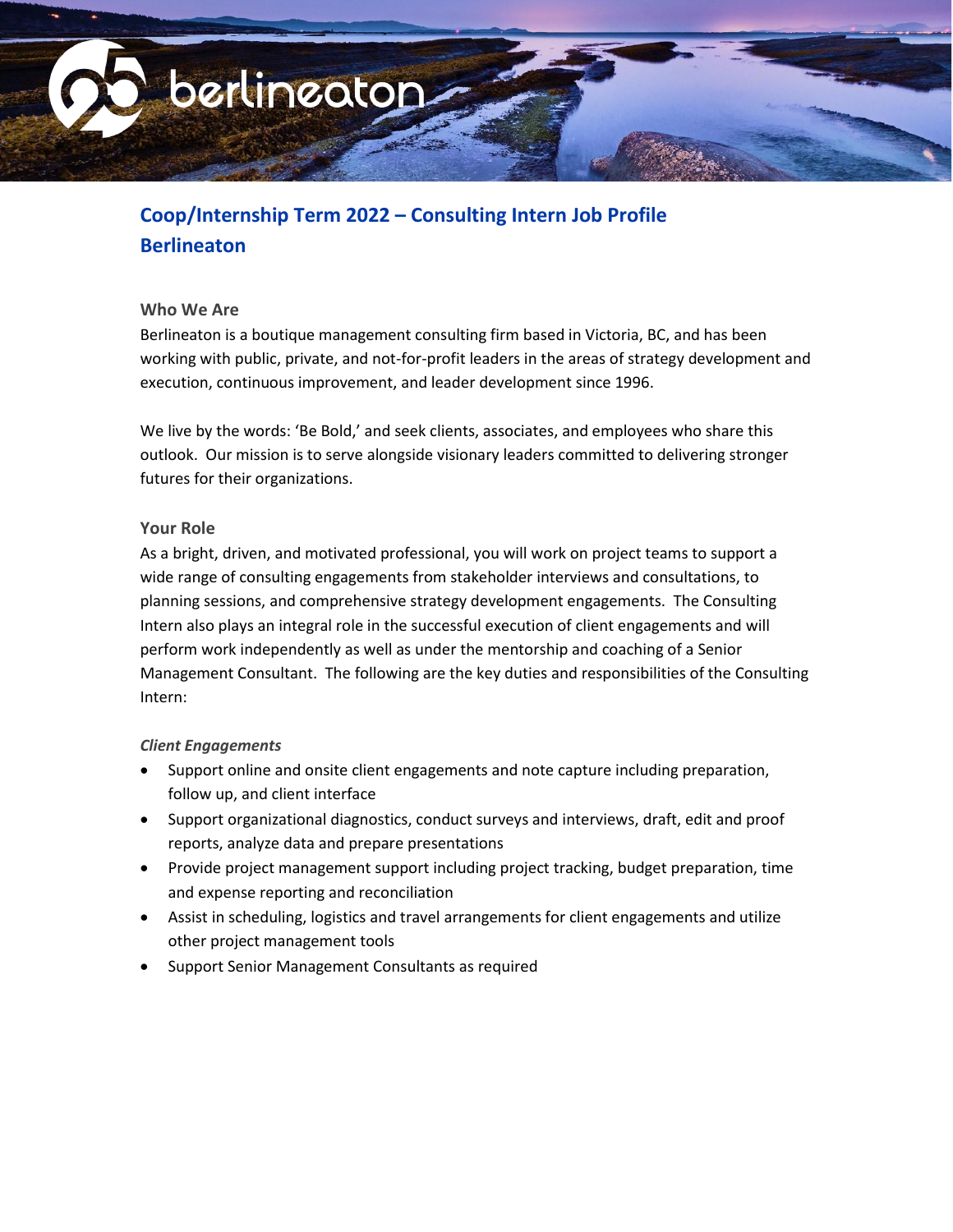### *Business Development*

- Support the development of proposals for submission to prospective clients
- Assist in implementing our online and social media marketing strategy
- Assist in developing and refining training and other materials

### *Internal Business Practices*

- Assist in internal projects that increase our team's effectiveness and efficiency
- Provide support, as required, to the administration of the firm
- Position responsibilities will increase with the growth and development of the professional in this role.

# **Qualifications**

- Working towards or recently completed a master's or undergraduate degree in business with related work experience
- Outstanding record of academic achievement
- Demonstrated experience and skill using various computer applications such as Microsoft Office Suite (Word, Excel, PowerPoint)
- A keen interest in and demonstrated experience working with quantitative and qualitative data and using it to create clarity, tell stories, and make decisions
- An affinity for project management defining the end goal, creating a project plan to achieve that goal, and proactively executing on the plan
- Proven ability to work on a team
- Strong time management and prioritization skills, and the proven ability to work in a fastpaced environment, on multiple projects and tasks
- Strong verbal and written communication skills (including presentations to various sizes and types of audiences)
- Willingness to work overtime and flexible hours during peak periods
- Willingness to travel to client sites (mainly in BC and sometimes across Canada)
- Commitment to professionalism and client service excellence

#### **'Nice to Haves'**

- Previous exposure to consulting through work experience, coops, internships, or school projects
- Experience and skill using survey and experience management software (e.g., Qualtrics)
- Experience and skill using process mapping software (e.g., Miro)
- Experience and skill using website content management systems (e.g., Word Press)
- Proficiency in written and spoken French

# **Other Information and Requirements**

• This is a temporary position with the potential to move into a permanent role.